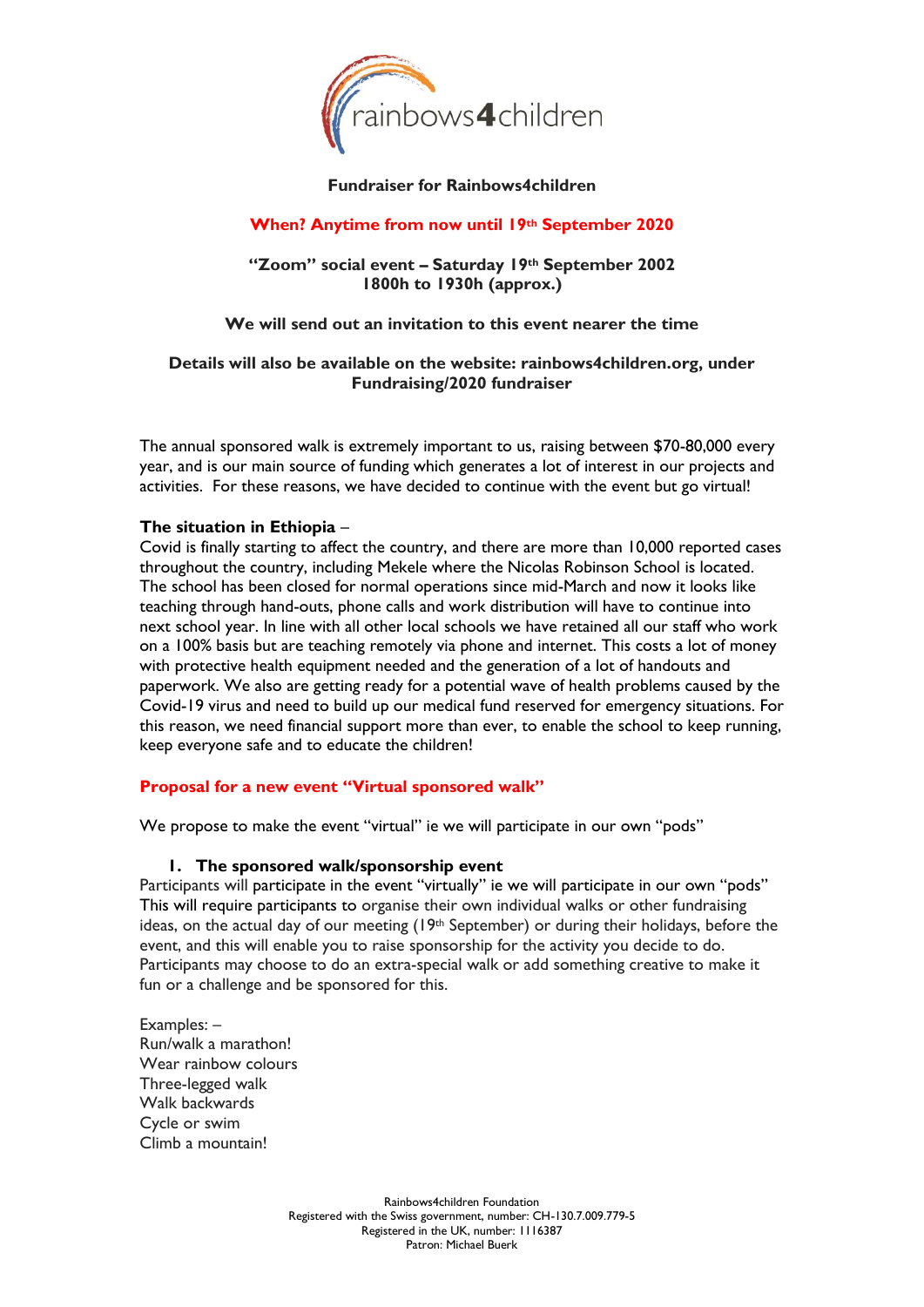

Participants may also choose to walk as families or with groups of friends, observing Covid-19 safety rules and could make a short film **(remembering to use the mobile phone in horizontal format)** of their participation. This film can then be sent to Rainbows4children and we would edit it together for the evening "Virtual event". Please send your short clips to Kathryn at either: [info@rainbows4children.org](mailto:info@rainbows4children.org) or [kwrlachen27@gmail.com](mailto:kwrlachen27@gmail.com) by the end of Sunday 13th September, latest, to allow Max time for editing.

As for "normal" events, those planning to walk or run should look for sponsorship from family, friends, and work colleagues which helps widen the network of support. Participants would then be asked to email their estimate of the amount raised to Rainbows4children prior to the "Virtual Event" and this will help to give us an estimate of the total amount raised.

A fundraising form is attached on the next page for you to record sponsorships.

# **Raising Sponsorship**

- Runners or walkers contact sponsors several weeks before the event. As you confirm your sponsors please fill in the form attached. Sponsors may offer a fixed amount ("TOTAL Sponsorship") or an amount per unit ("CHF per circuit") or other suitable unit. Please give them an indication of the number of circuits/km or other unit you intend to complete.
- Sponsors can pay their sponsorship prior to, or after September 19th to the runner/walker or directly to Rainbows4Children. Please keep a careful record of sponsorship payments (column "Rec'd"). Runners and walkers should send the completed list with an indication of the cash they have collected and are paying into Rainbows4children and a list of those who are paying direct. An email address is needed for anyone who requires a tax receipt.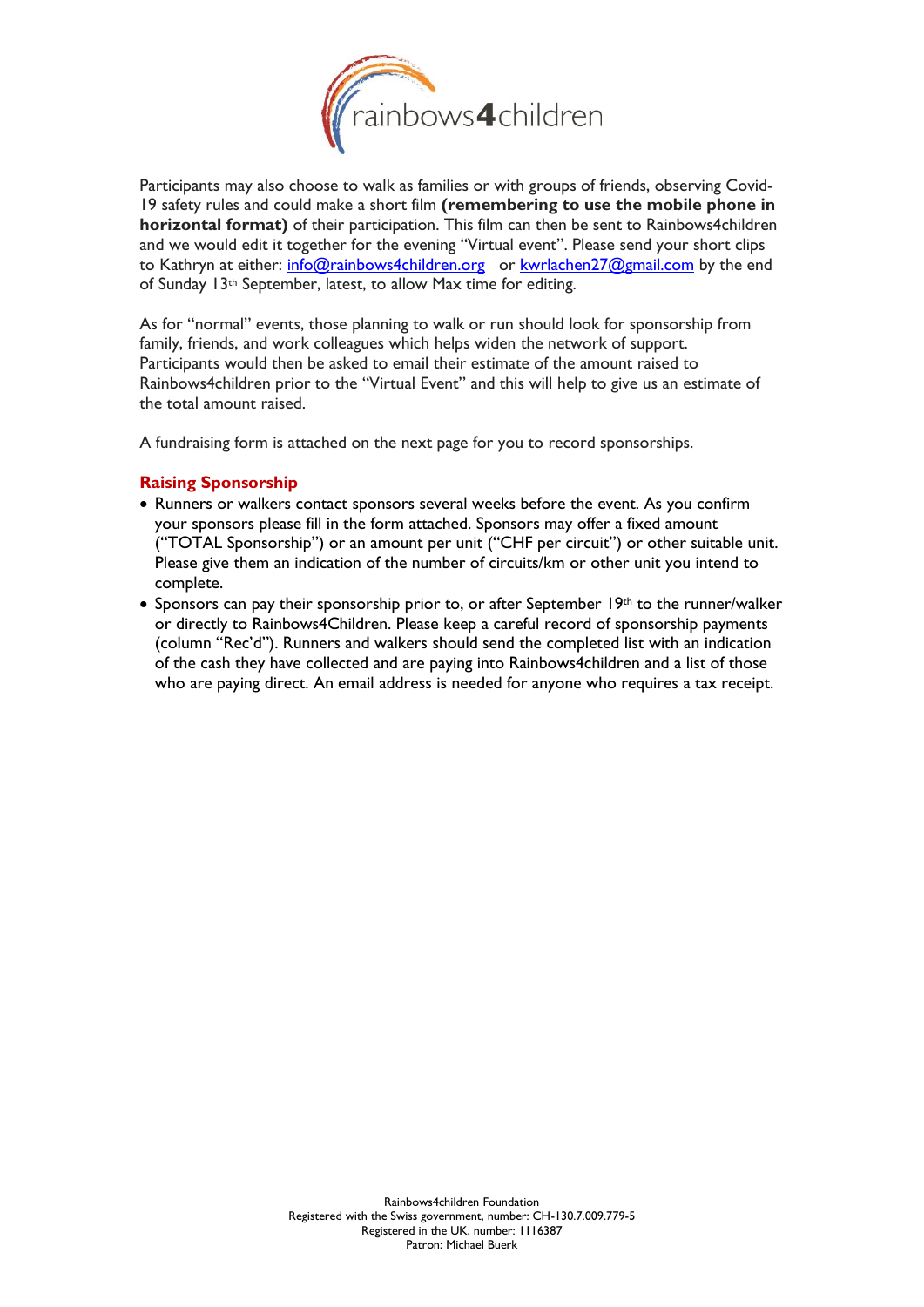

# **Helping Children in Ethiopia Sponsored Event. Sponsorship Form. September 19 th 2020.**

Name ……………………………………………… E-mail ……………………………………………………

Activity for sponsorship (run/walk/cycle/fancy dress/swim/3-legged/ other:………….……….)

Achievement:……….……

Signature ……………………………………………………

The bearer of this form has offered to participate in a sponsored walk which represents the many miles most children in Ethiopia have to walk each day to attend school.

**The money raised will be used to help run the Nicolas Robinson School (Mekele, Ethiopia) in times of Covid-19 to enable education to continue. Please sponsor generously.** 

**100% of all money raised goes to the project, the costs of this event are fully covered by sponsors.**

You may sponsor per circuit/unit completed or, if you prefer, with a fixed sum. Please join the zoom meeting on Saturday September 19th, 2020, at 1800h CET to learn more (details on the website: www.rainbows4children.org) **Sponsors**

**Name Contact e-mail CHF per circuit TOTAL Sponsorship Rec'd**

> Rainbows4children Foundation Registered with the Swiss government, number: CH-130.7.009.779-5 Registered in the UK, number: 1116387 Patron: Michael Buerk